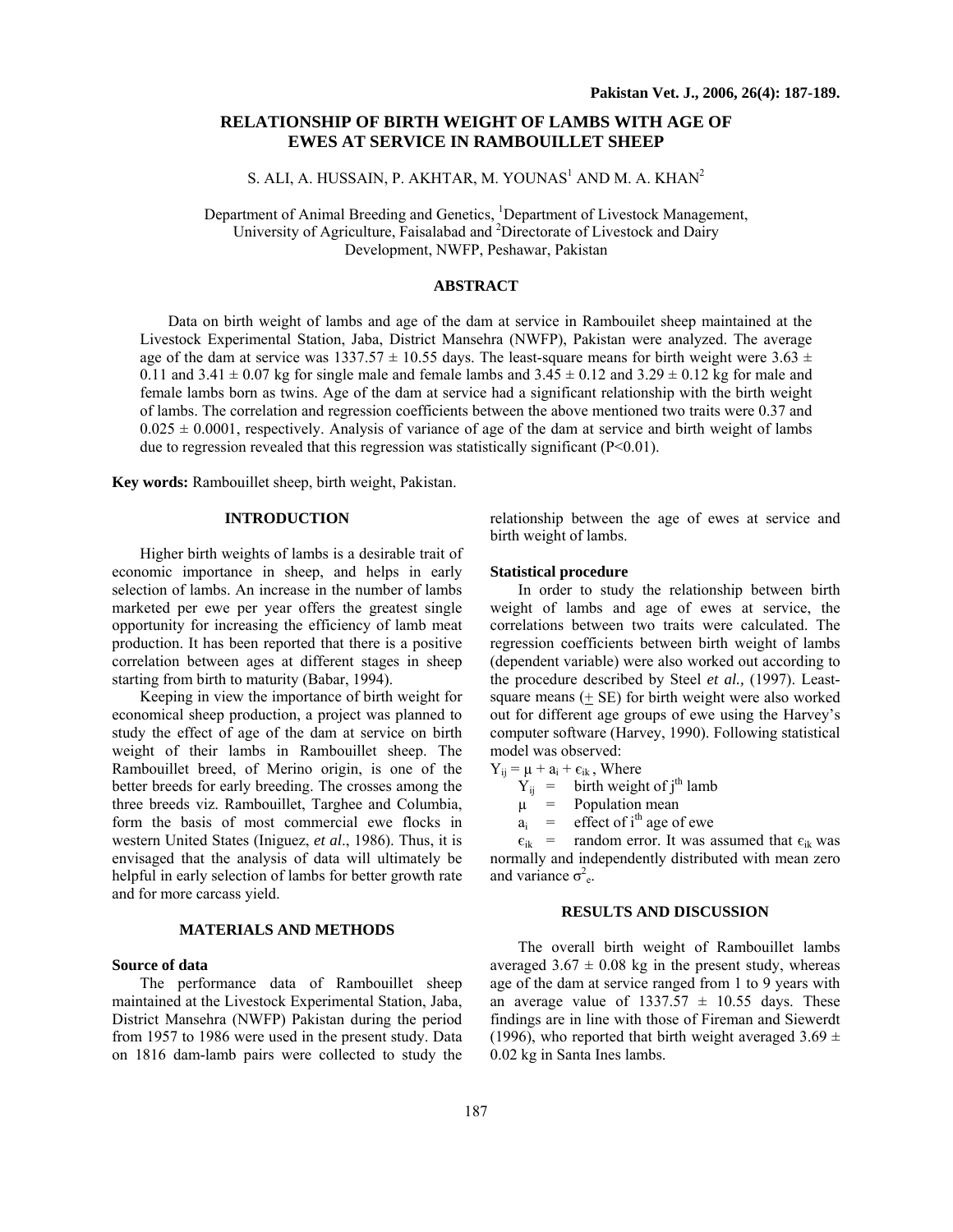The least-square means of birth weight according to sex, birth type and age of the dam have been given in Table 1. The overall least-square means were  $3.63 \pm$ 0.11 and  $3.41 \pm 0.07$  kg for single born male and female lambs, respectively, while the values for twin born male and female lambs were  $3.45 \pm 0.12$  and  $3.29 \pm 0.12$  kg, respectively. These results showed that males were heavier than females at birth and single born lambs were heavier than twin born lambs. Bemji *et al*. (1996) reported that birth weight was significantly affected by the type of birth (twin vs single) and sex of lambs.

# **Correlation between the age of the dam at service and birth weight of lambs**

The correlation coefficient between age of the dam at service and birth weight of lambs was  $0.37$  (p<0.01). This is a medium value of correlation, showing a scope of improvement in birth weight of lambs by selecting the dams with advanced age. Berra and Raimondi (1986) reported that the birth weight of lambs increased significantly with increasing age of dam in Biella breed of sheep.

### **Regression of age of dam at service on birth weight of lambs**

In order to study the magnitude of effect of age of the dam at service on birth weight of the lambs, the regression coefficient was calculated which was 0.025  $\pm$  0.0001 (Table 2). The regression analysis (Table 3) depicts that this regression was highly significant (p<0.01). This positive and significant coefficient indicates that for one-year increase in the age of the dam, the increase in birth weight of lambs was 25 grams. Thus, younger ewes produced lighter  $(3.40 \pm$ 0.29 kg birth weight from 1-3 years dam age) lambs and the birth weight of lambs increased with advancing age. The older ewes produced the heavier  $(3.75 \pm 0.18)$ kg from 4-9 years of dam age) lambs.

Increase in birth weight of lambs due to increasing age of ewes reflects physiological phenomena that the size of ewes, as well as the uterus where the fetus is to be nourished, is increased with advancing age. Also younger ewes develop in size and weight and hence utilize energy for their own growth and development, which might affect the birth weight of lambs produced by them. Contrarily, older ewes attain their full growth and development and can divert their all energies for productivity. Hence, the older ewes probably produced the heaviest lambs at birth. El-Karim and Qwen (1988) also reported a significant effect of age of dam on birth weights of lambs.

|                        | Birth weights (kg) |                 |                 |                 |  |
|------------------------|--------------------|-----------------|-----------------|-----------------|--|
|                        | <b>Single</b>      |                 | Twin            |                 |  |
|                        | M                  | $\mathbf{F}$    | M               | F               |  |
| Over all               | $3.63 \pm 0.11$    | $3.41 \pm 0.07$ | $3.45 \pm 0.12$ | $3.29 \pm 0.12$ |  |
|                        | (796)              | (704)           | (172)           | (144)           |  |
| Age of the ewe (years) |                    |                 |                 |                 |  |
|                        | $3.40 \pm 0.09$    | $3.18 \pm 0.07$ | $3.04 \pm 0.17$ | $2.94 \pm 0.23$ |  |
|                        | (169)              | (168)           | (21)            | (18)            |  |
| $\overline{2}$         | $3.52 \pm 0.08$    | $3.25 \pm 0.09$ | $3.24 \pm 0.15$ | $3.16 \pm 0.21$ |  |
|                        | (175)              | (145)           | (28)            | (13)            |  |
| 3                      | $3.68 \pm 0.09$    | $3.58 \pm 0.09$ | $3.39 \pm 0.13$ | $3.27 \pm 0.19$ |  |
|                        | (157)              | (122)           | (34)            | (17)            |  |
| $\overline{4}$         | $3.71 \pm 0.17$    | $3.43 \pm 0.09$ | $3.51 \pm 0.13$ | $3.31 \pm 0.29$ |  |
|                        | (96)               | (110)           | (34)            | (27)            |  |
| 5                      | $3.68 \pm 0.12$    | $3.58 \pm 0.11$ | $3.39 \pm 0.17$ | $3.18 \pm 0.27$ |  |
|                        | (91)               | (76)            | (22)            | (23)            |  |
| 6                      | $3.86 \pm 0.16$    | $3.72 \pm 0.16$ | $3.67 \pm 0.21$ | $3.56 \pm 0.55$ |  |
|                        | (48)               | (40)            | (14)            | (19)            |  |
| 7                      | $4.02 \pm 0.25$    | $3.77 \pm 0.24$ | $3.75 \pm 0.57$ | $3.32 \pm 0.35$ |  |
|                        | (21)               | (17)            | (11)            | (15)            |  |
| 8                      | $3.87 \pm 0.44$    | $3.58 \pm 0.32$ | $3.84 \pm 0.25$ | $3.64 \pm 0.55$ |  |
|                        | (17)               | (10)            | (8)             | (12)            |  |
| 9                      | $4.13 \pm 0.83$    | $3.86 \pm 0.50$ |                 |                 |  |
|                        | (22)               | (16)            |                 |                 |  |

Table 1: Least square means  $(\pm S\mathbf{E})$  for birth weight of single and twin lambs according to sex, type of **birth and the age of dam at service** 

**Note:** Figures in parentheses indicate the number of observations ( $M = Male$  and  $F = Female$ ).